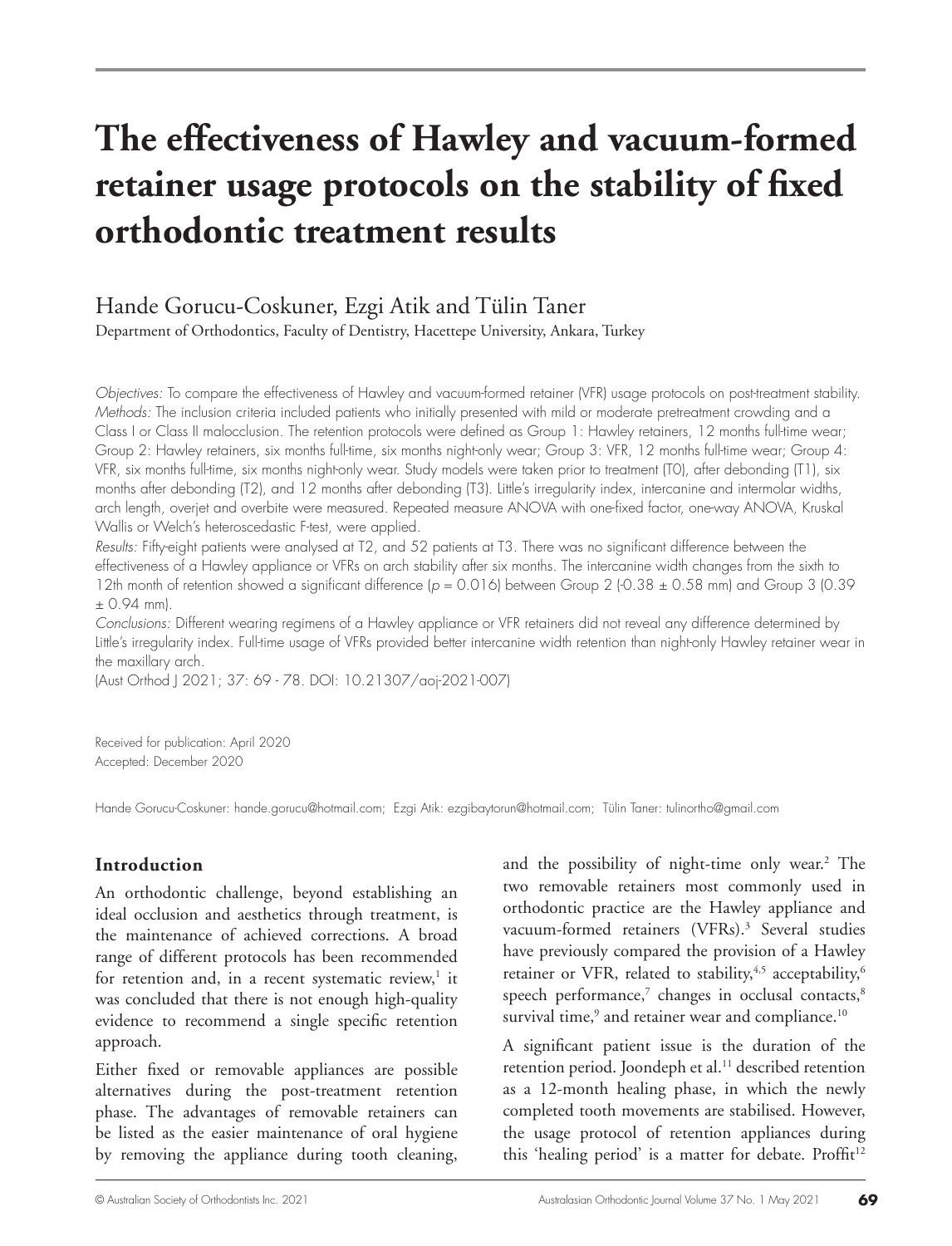reported that teeth require essentially full-time retention for three to four months after orthodontic treatment and, later, night-time retention. Jäderberg et al., in a six-month follow-up study,<sup>13</sup> stated that night-time wear of an Essix retainer was sufficient to maintain the results after orthodontic treatment. Similarly, Shawesh et al.<sup>14</sup> concluded that night-only wear of a Hawley retainer for one year was as effective as six months full-time followed by six months nightonly wear. When a Hawley retainer was used for six months full-time and six months night-only, a mean standard deviation of  $1.8 \pm 0.7$  mm and  $2.0 \pm 0.8$  mm increases in Little's irregularity index were reported. It is therefore questionable whether this is the best protocol.

One reason for retention is to allow the gingival and periodontal tissues time to reorganise, and adapt to the soft tissue pressures that influence post-treatment change. It is known that, although the reorganisation of collagenous fibres can be completed in four to six months, the supracrestal fibres remodel more slowly, and can still exert forces that displace a tooth 12 months after the removal of orthodontic appliances.12 Several studies have previously been performed to compare different usage protocols for removable retainers;5,13-16 however, none of the studies evaluated if full-time usage (except for meals) for removable retainers provided better retention than alternative time periods. If the protocol to achieve a stable orthodontic treatment is to wear a removable appliance for 12 months full-time, patients should be encouraged to follow instructions. Therefore, the aim of this study was to evaluate and compare the clinical effectiveness of different usage protocols between Hawley and VFR appliances on posttreatment stability according to Little's irregularity index, intercanine and intermolar widths, arch length, overjet and overbite measurements.

The null hypotheses of the study were: (1) that there is no difference in the effectiveness of Hawley and VFR appliances on stability following full-time usage for the first six-month period after debonding, (2) that there is no difference in the effectiveness of different usage protocols applied to Hawley and VFR appliances.

#### **Materials and methods**

This single-centre prospective clinical trial was approved by Hacettepe University Interventional Clinical Research Ethics Committee (2017/02-53(KA17006)), and conducted in Hacettepe University, Faculty of Dentistry, Department of Orthodontics from May 2017 to May 2018.

All subjects were treated by two authors (H.G-C. or E.A.) and were invited to participate close to the removal of the fixed appliances. The inclusion criteria for the subjects were: (1) mild or moderate initial crowding, (2) a Class I or Class II malocclusion according to the ANB angle and molar relationship, (3) treated only with fixed appliances, (4) non-extraction treatment, (5) no missing teeth, (6) no syndromes, (7) older than 14 years of age, (8) compliance with the retention protocol prescribed by the orthodontist.

#### *Interventions*

On the same day following debonding of the fixed orthodontic appliances, either a VFR or a Hawley retainer was provided to the patients, who were informed about the retention protocols. None of the patients had fixed bonded lingual retainers.

Upper and lower Hawley retainers were comprised of a vestibular arch, two Adams' clasps and an acrylic plate. Upper and lower vacuum-formed retainers were prepared from thermoplastic blanks of 1 mm thickness (Duran, Scheu Dental, Iserlohn, Germany) by using an Essix Vacuum Thermoforming Machine (Dentsply Raintree Essix, FL, USA). The VFRs covered the occlusal surfaces up to and including the most distal molars and so presented a full-arch design.

Determined by the retainer type and wear protocol, the following study groups were created:

Group 1 (for six months  $N = 14$ , median age 15.5 years; for 12 months  $N = 12$ , median age 16.15 years): Wore Hawley retainers full-time, except during meals, for 12 months.

Group 2 ( $N = 12$ , median age 16.1 years): Wore Hawley retainers full-time, except during meals, for six months, then night-only for the following six months.

Group 3 (for six months  $N = 16$ , median age 16.95 years; for 12 months  $N = 13$ , median age 17 years): Wore VFRs full-time, except during meals, for 12 months.

Group 4 (for six months  $N = 16$ , median age 17.4 years, for 12 months  $N = 15$ , median age 17.25 years): Wore VFRs six months full-time, except during meals, and then six months night-only.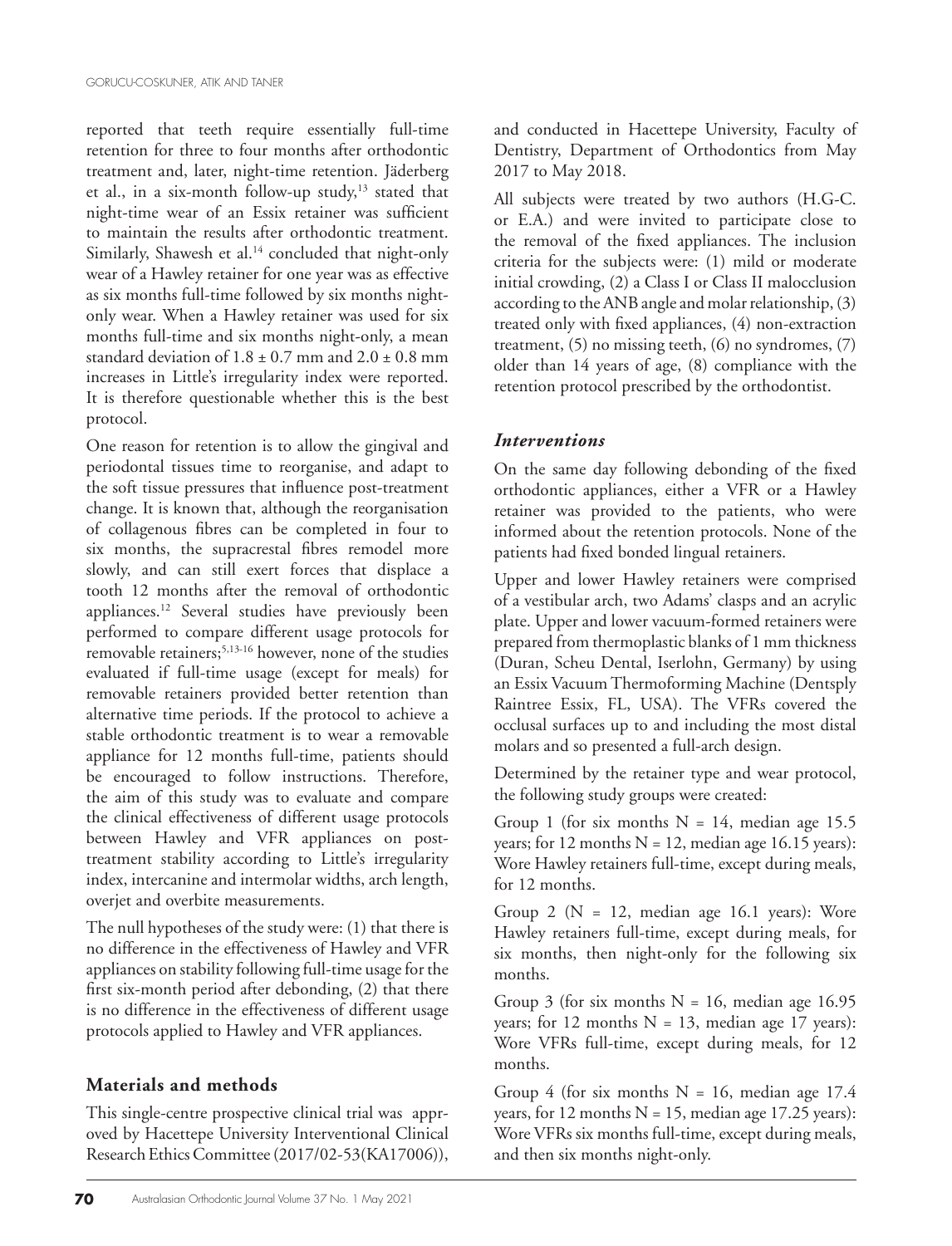Patients were instructed regarding the use of the appliances, the wearing regimen, and the oral hygiene and cleaning requirements. In addition, they were encouraged to contact the providers if questions or problems arose. The patients were advised to attend review appointments at six and 12 months.

The primary outcome was to evaluate the effectiveness of the retainer wear protocols of either 12 months full-time usage or six months full-time and six months night-only usage, on arch stability during the first year after debonding. A secondary outcome was to evaluate the effectiveness of full-time retainer usage on arch stability during the first six months after debonding. Comparative measurements were performed on dental casts taken before fixed orthodontic treatment (T0), at debonding (T1), six months after debonding (T2), and 12 months after debonding (T3). The following measurements were performed from the dental casts:

- 1. Little's Irregularity Index:<sup>17</sup> The linear displacement of the adjacent anatomic contact points between six maxillary or mandibular anterior teeth was determined, and the sum of the five interproximal measurements represented the irregularity index of the case.
- 2. Intercanine width: The distance between the crown tips of the right and left canines.
- 3. Intermolar width: The distance between the mesiobuccal cusp tips of the right and left molars.
- 4. Arch length: The distance from the interincisal midline to the mesial contacts of the first molars were straight–line measured for the right and left segments, and then summed for the dental arches.
- 5. Overjet: The distance parallel to the occlusal plane from the incisal edge of the most labial maxillary central incisor to the most labial mandibular central incisor.
- 6. Overbite: The vertical overlap of the maxillary to the mandibular central incisors.

An ID number was assigned to the models by one author, and the measurements were performed by the second author. To determine the intra-examiner reliability, 50 models (25 upper, 25 lower) were remeasured by the same investigator two weeks later. A digital calliper was used for precision measurement of the dental casts to the nearest 0.01 mm.

The sample size calculation was based on a published study15 that compared the effectiveness of two different removable retainers on stability. A statistically significant difference was found at the change of Little's irregularity index scores in the Begg (0.37  $\pm$  0.29 mm) and Essix (0.12  $\pm$  0.12 mm) retainer groups. G-Power Analysis (G\*Power 3.1) was applied, and when the alpha significance level was set at 0.05, to achieve 80% statistical power, a sample size of 14 patients was required for each group. It was decided to enrol 18 patients per group to compensate for subject dropout.

The patients who fulfilled the inclusion criteria were informed about the study, invited to participate, and their informed consent was provided. As the retention protocols were known by the patients and the dentists, blinding was not possible. However, for the blinding of the measurements, one author (E.A.) coded the patients and models, and the measurements were performed by the second author (H.G-C.).

#### *Statistical analysis*

Data were analysed by using IBM SPSS Statistics for Windows Version 22.0 (2013, NY, USA: IBM Corporation). The intra-class correlation coefficients (ICC) were used to assess the intra-observer reliability of the measurements. The results were between 0.704 and 0.994, and within acceptable limits. The normality of the data and homogeneity of the variance was assessed with the Shapiro-Wilk and Levene's tests, respectively.

For the intergroup comparisons of continuous demographic variables, a one-way analysis of variance (ANOVA) was used for the parametric analyses, and the Kruskal Wallis test for non-parametric analyses. The chi-square test was used for comparison of categorical variables. The Wilcoxon signed rank test and paired samples *t*-test were used to assess the intragroup changes that occurred in six months. The independent samples *t*-test and Mann Whitney U test were used for intergroup comparisons at the sixth month period.

Repeated measures ANOVA with one fixed factor was used with a Bonferroni correction to assess the significance of time-dependent changes in the groups at six and 12 months. To compare the intergroup changes, one-way ANOVA with a Bonferroni correction was used when the assumptions were met, the Kruskal Wallis with Dunn's correction was used when the data did not distribute normally, and the Welch heteroscedastic F-test<sup>18</sup> was used when the homogeneity assumption was not met.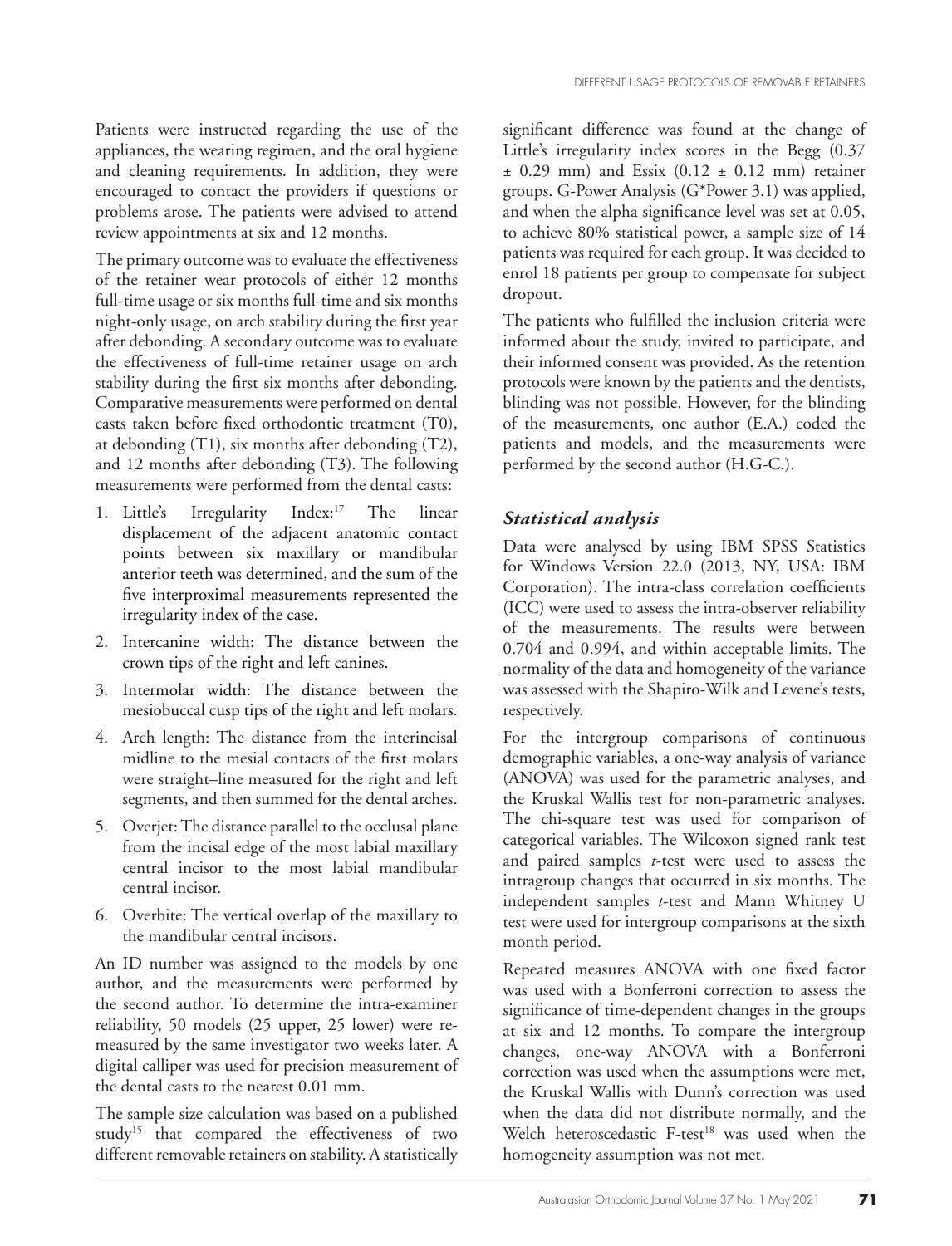## **Results**

Of the 72 patients, 14 failed to complete the first six months of the trial, and six failed after the following six months. The patients with lost or broken appliances were excluded from the study. None of the patients who required replacement appliances were analysed in the study. A second exclusion reason was discontinued intervention. Finally, 58 patients were evaluated for six-month changes, and 52 patients were evaluated for 12-month changes.

The demographic variables, the changes in arch dimensions with active orthodontic treatment, and the comparisons between the groups are shown in Table I. None of the variables showed significant differences between the groups, except for gender  $(p = 0.009)$ .

#### *Sixth month changes*

To evaluate and compare the effects of six-month fulltime wear of Hawley and VFR retainers, groups 1 and 2

Table I. Comparisons of gender and age at debonding, molar relationships and ANB° before orthodontic treatment, and changes in arch dimensions with active orthodontic treatment between the groups.

|                            |                                   | Group 1<br>N (%), median<br>(min, max) or<br>mean $\pm$ SD) | Group 2<br>N (%), median<br>(min, max) or<br>mean $\pm$ SD) | Group 3<br>N (%), median<br>(min, max) or<br>mean $\pm$ SD) | Group 4<br>N (%), median<br>(min, max) or mean<br>$\pm$ SD) | p-value            |
|----------------------------|-----------------------------------|-------------------------------------------------------------|-------------------------------------------------------------|-------------------------------------------------------------|-------------------------------------------------------------|--------------------|
| Gender                     | Female<br>Male                    | 12 (100%)<br>O (0%)                                         | 5(41.7%)<br>7(58.3%)                                        | 11 (84.6%)<br>2(15.4%)                                      | 10 (66.7%)<br>5 (33.3%)                                     | $0.009$ *,a        |
| Molar<br>relationship      | Class I<br>End-to-end<br>Class II | 9(75%)<br>3(25%)<br>O (0%)                                  | 9(75%)<br>2(16.7%)<br>1(8.3%)                               | 8 (61.5%)<br>3(23.1%)<br>2(15.4%)                           | 7 (46.7%)<br>8 (53.3%)<br>O (0%)                            | 0.198°             |
| Age (years)                |                                   | 16.15<br>(14.1, 19.9)                                       | 16.1<br>(14.1, 18)                                          | 17<br>(15.3, 19.1)                                          | 17.25<br>(14, 23)                                           | 0.162 <sup>b</sup> |
| <b>ANB</b> °               |                                   | $3.15^{\circ}$<br>$(0.7^{\circ}, 4.2^{\circ})$              | $4.9^\circ$<br>(1.6, 5.7)                                   | 3.8<br>(1, 5.1)                                             | 3<br>(0.9, 7)                                               | $0.113^{b}$        |
| Little (mm)<br>$(T1-TO)$   | Maxilla                           | $-7.86$<br>$[-14.98,-4.62]$                                 | $-8.97$<br>$[-14.6,-2.9]$                                   | $-8.05$<br>$[-13.14,-3.09]$                                 | $-8.21$<br>$[-16.8, -6.13]$                                 | 0.885              |
|                            | Mandible                          | $-6.58 \pm 2.43$                                            | $-6.81 \pm 3.08$                                            | $-8.25 \pm 3.40$                                            | $-7.40 \pm 3.08$                                            | 0.521c             |
| Intercanine<br>width (mm)  | Maxilla                           | 0.52<br>$[-4.13, 5.33]$                                     | 0.51<br>$[-4.42, 6.98]$                                     | 1.54<br>$[-1.75, 2.74]$                                     | 0.78<br>$[-2.45, 4.27]$                                     | 0.957b             |
| $(T1-TO)$                  | Mandible                          | $0.44 \pm 1.20$                                             | $1.07 \pm 1.67$                                             | $1.11 \pm 1.66$                                             | $0.97 \pm 1.21$                                             | 0.640c             |
| Intermolar<br>width (mm)   | Maxilla                           | 0.18<br>$[-2.73, 4.6]$                                      | 1.73<br>$[-1.5, 4.6]$                                       | 0.99<br>$[-0.71, 6.32]$                                     | 0.12<br>$(-1.01, 5.4)$                                      | $0.175^{b}$        |
| $(T1-TO)$                  | Mandible                          | $-0.01 \pm 1.60$                                            | $1.96 \pm 1.65$                                             | $0.24 \pm 1.83$                                             | $1.32 \pm 2.44$                                             | 0.051c             |
| Arch length<br>(mm)        | Maxilla                           | $2.08 \pm 2.10$                                             | $1.90 \pm 2.65$                                             | $2.12 \pm 3.16$                                             | $2.31 \pm 2.96$                                             | 0.986c             |
| $(T1-TO)$                  | Mandible                          | $2.64 \pm 1.89$                                             | $2.81 \pm 4.71$                                             | $2.14 \pm 3.64$                                             | $3.61 \pm 3.26$                                             | 0.732c             |
| Overjet (mm)<br>$(T1-TO)$  |                                   | $-0.73 \pm 1.24$                                            | $-0.63 \pm 1.24$                                            | $-0.27 \pm 1.35$                                            | $-1.03 \pm 1.12$                                            | 0.456c             |
| Overbite (mm)<br>$(T1-TO)$ |                                   | $-0.66 \pm 1.13$                                            | $-1.53 \pm 1.27$                                            | $-1.00 \pm 1.38$                                            | $-1.29 \pm 1.27$                                            | 0.372c             |

a chi-square test was applied.

b Kruskal-Wallis test was applied.

c One Way Analysis of Variance (ANOVA) was applied.

\**p* < 0.05 was accepted as statistically significant.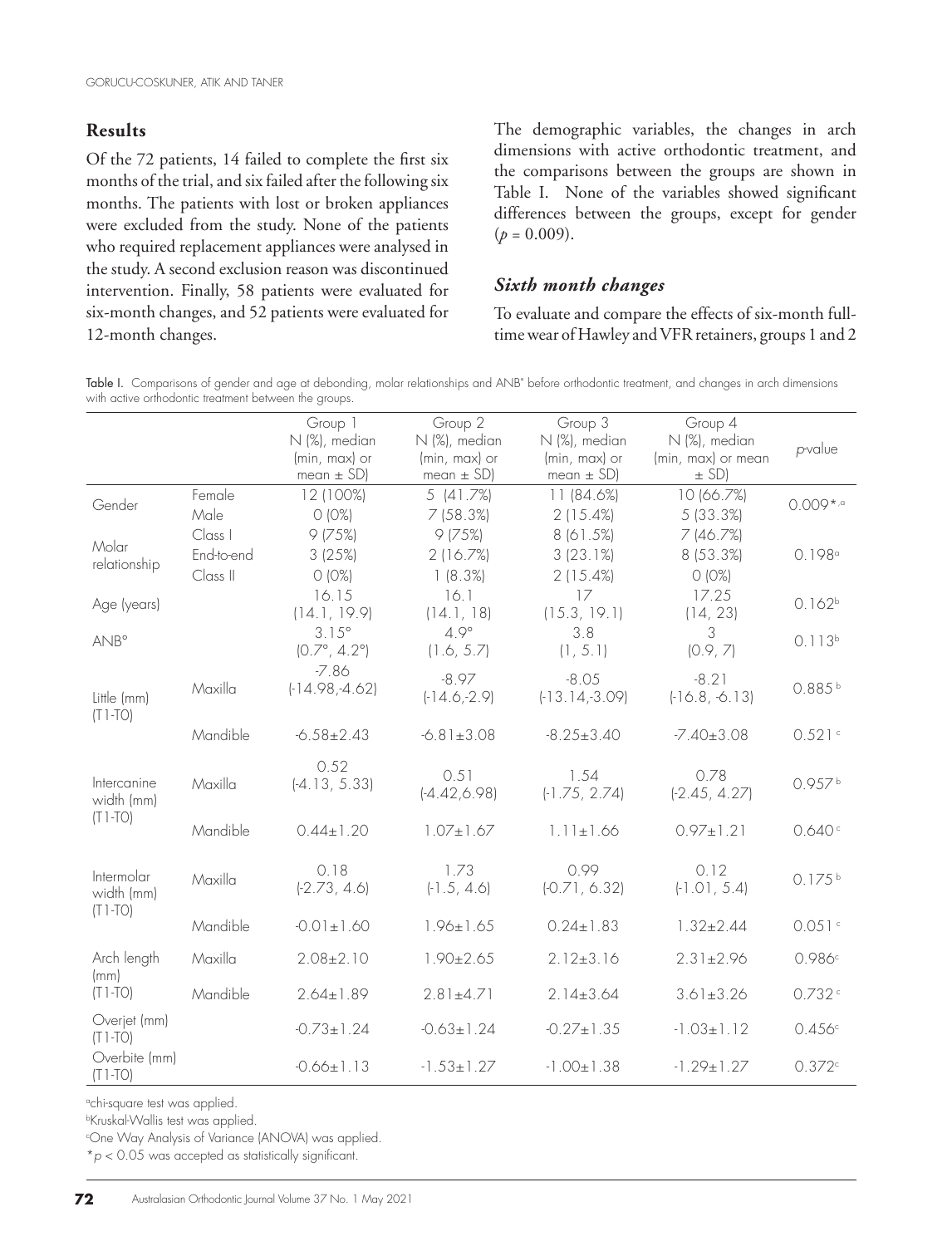were pooled as the Hawley group, and groups 3 and 4 were pooled as the VFR group (Table II).

## *Hawley Group (N = 26)*

Post-treatment Little's irregularity scores increased significantly in the maxilla and mandible  $(p \leq$ 0.001). Additionally, a significant change was seen in intermolar width in the maxilla ( $p < 0.001$ ) as well as in overbite  $(p = 0.047)$ .

## *VFR Group (N = 32)*

Little's irregularity scores were significantly increased in the maxilla and mandible  $(p < 0.001)$ . In addition, a significant overbite change of  $0.31 \pm 0.49$  mm was recorded  $(p = 0.001)$ .

## *Intergroup Comparison*

The only significant difference was observed in intermolar width changes in the Hawley and VFR groups ( $p < 0.001$ ).

## *Twelfth month changes (Table III)*

*Group 1 (N = 12, 12 months full-time usage of Hawley retainers)*

Little's irregularity scores increased significantly following debonding to the 12th month of retention (*p* < 0.001). Additionally, maxillary intermolar width changed significantly  $(p = 0.001)$ .

*Group 2 (N = 12, six months full-time, six months parttime wear of Hawley retainers)*

Along with the significant increase in Little's irregularity scores from T1 to T3 as in Group 1, increases were also statistically significant from T2 to T3.

## *Group 3 (N = 13, 12 months full-time wear of VFRs)*

From T2 to T3, significant changes were seen in intermolar width  $(p = 0.010)$  and arch length  $(p$ = 0.024) in the maxilla, intermolar width in the mandible ( $p = 0.027$ ), and overjet ( $p = 0.048$ ). At the 12-month retention period, significant changes were observed for Little's irregularity scores in the maxilla ( $p = 0.010$ ) and mandible ( $p < 0.001$ ), and the intermolar width in the mandible  $(p = 0.011)$ .

*Group 4 (N = 15, six months full-time, six months parttime usage of VFRs)*

The Little irregularity scores significantly increased in the maxilla and mandible from T2 to T3, and T1 to T3.

## *Intergroup comparison*

Although the irregularity scores of the six-month part-time wear protocol groups showed statistically significant increases from the sixth to the 12th month, unlike the 12 month̓s full-time usage protocol groups, no significant intergroup differences were noted related to irregularity score increases, for any time period. The only significant difference between the groups was observed associated with intercanine width changes (*p* = 0.016) from the sixth to the 12th month of retention, which resulted from the differences between Group 2  $(-0.38 \pm 0.58 \text{ mm})$  and Group 3  $(0.39 \pm 0.94 \text{ mm})$ .

## **Discussion**

The present study aimed to compare the effectiveness of different wear protocols between Hawley and VFR retainers on arch stability during the first 12 months of retention. There are few studies that have evaluated the effects of different wear regimens on stability.<sup>5,13,14,16,19,20</sup> One study<sup>21</sup> compared the fulltime usage of Hawley and VFR retainers for 12 months, and found no significant difference between the effectiveness of the appliances with regard to arch widths, arch length or Little's irregularity scores. However, there is no study that has evaluated if 12 months full-time wear of removable retainers provides better retention than six months full-time followed by six months night-only usage. Therefore, the wear regimens of the groups were created as 12 months full-time Hawley, six months full-time followed by six months night-only Hawley wear, 12 months full-time VFR, and six months full-time followed by six months night-only VFR wear. In addition, it was aimed to compare the effectiveness of full-time wear of Hawley and VFR retainers during the first six months of retention.

The analysed sample consisted of four groups with comparable pretreatment properties related to the ANB angle and molar relationships. In addition, the age of the patients and the changes that occurred in Little's Irregularity scores, intercanine and intermolar widths, arch lengths, overbite and overjet during active orthodontic treatment did not show any significant difference between the groups. To achieve better homogeneity, patients who had been treated by extractions were excluded, and only patients with mild and moderate crowding and Class I or Class II malocclusions were included in the study sample. With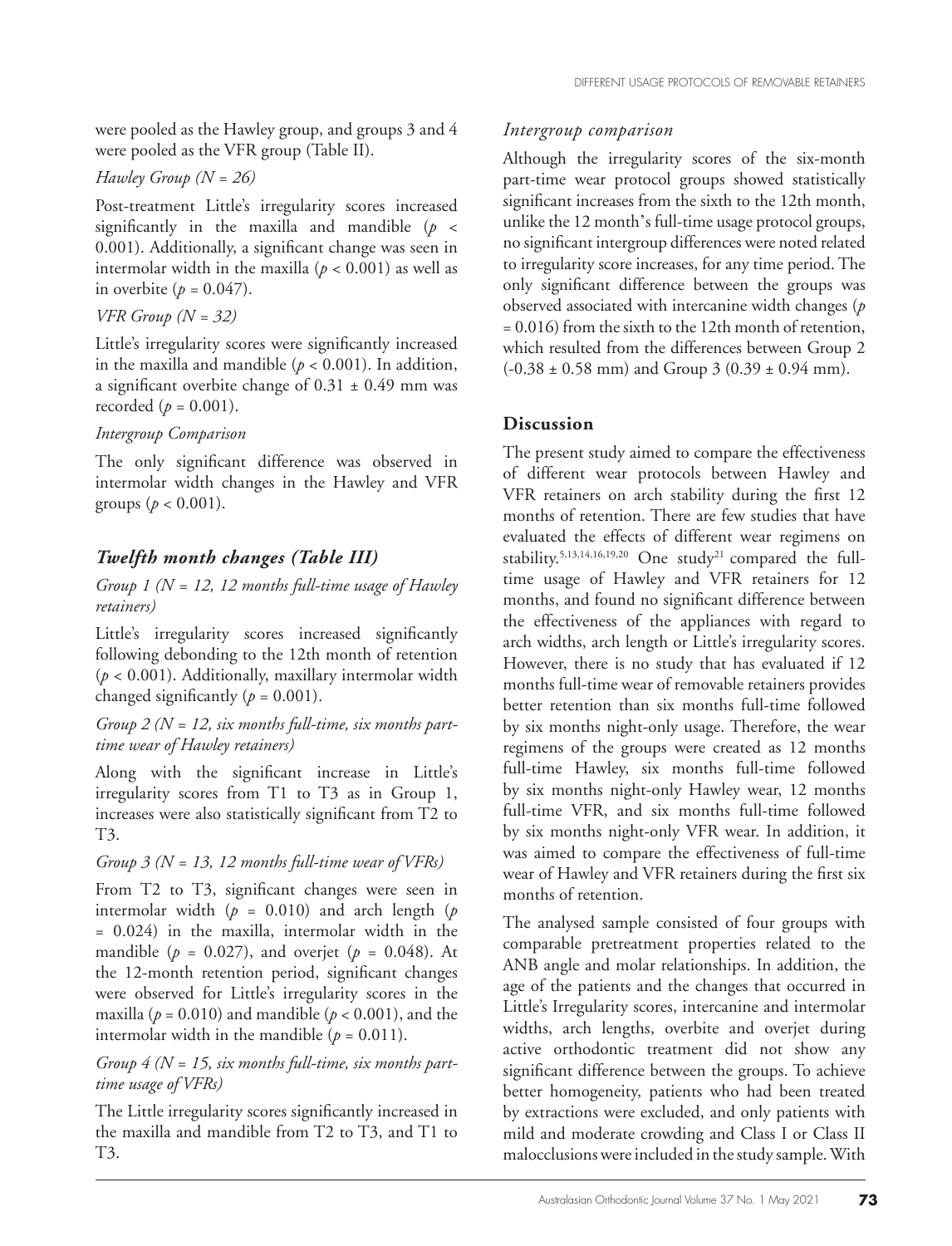|            |                                                                           | Table II. Arch measurements at debonding [T1], after six month |                                             |                            |                      |                                        |                            | full-time retention [T2], measurement changes from T1 to T2, comparisons of the changes between Hawley and vacuum-formed retainer groups |                      |                          |
|------------|---------------------------------------------------------------------------|----------------------------------------------------------------|---------------------------------------------|----------------------------|----------------------|----------------------------------------|----------------------------|------------------------------------------------------------------------------------------------------------------------------------------|----------------------|--------------------------|
|            |                                                                           |                                                                | HAWLEY (N=26)                               |                            |                      |                                        |                            | vacuumformed retainer (n=32)                                                                                                             |                      | comparison<br>Intergroup |
|            |                                                                           |                                                                | $\sum$                                      | $T2-T1$                    | $\mathbf{r}$         |                                        | $\mathbb{R}$               | $T2-T1$                                                                                                                                  | $\Delta$             | $\Delta$                 |
|            |                                                                           | median                                                         | $Mean \pm SD$ or $Mean \pm SD$ or<br>median | $Mean \pm SD$<br>or median |                      | $Mean \pm SD$<br>or median             | $Mean \pm SD$<br>or median | Mean $\pm$ SD or<br>median                                                                                                               |                      |                          |
|            |                                                                           | (min, max)                                                     | (min, max)                                  | (min, max)                 |                      | (min, max)                             | (min, max)                 | (min, max)                                                                                                                               |                      |                          |
| Maxilla    | $\binom{m}{k}$<br>$\frac{\mathbb{Q}}{\mathbb{H}}$                         | (0, 0)<br>$\circ$                                              | $\frac{0.44}{(0, 2.08)}$                    | $\frac{0.44}{0.2.08}$      | $0.001***$           | $\overline{O},\overline{O}$<br>$\circ$ | (O, 2.3)<br>0.05           | $0.05$<br>$(0, 2.3)$                                                                                                                     | $0.001***$           | 0.225c                   |
|            | ntercanine<br>width (mm)                                                  | $36 \pm 2.17$                                                  | $-2.14$<br>$36.16 \pm$                      | $0.17 \pm 0.72$            | 0.253 <sup>b</sup>   | (31.9, 38.08)<br>35.07                 | (31.56, 38.6)<br>34.94     | $(-2.78, 0.78)$<br>$\circ$                                                                                                               | $0.414$ <sup>o</sup> | $0.081$ c                |
|            | width (mm)<br>Intermolar                                                  | 51.29<br>(43.69)<br>59.20)                                     | 51.83<br>(45.10)<br>59.28)                  | $0.32$<br>(-0.57, 1.82)    | $1 + 1$              | 51.12<br>(45.75,<br>58.06)             | (44.82, 58.06)<br>51.31    | $[-1.65, 1.25]$<br>$\circ$                                                                                                               | 0.679°               | 0.0000                   |
|            | Arch Length<br>$\boxed{\text{mm}}$                                        | 71.83±4.00                                                     | 71.91±3.96                                  | $0.77 \pm 0.90$            | 0.663 <sup>b</sup>   | 70.00<br> 62.76,<br>78.30              | $70.18$<br>(62.8, 77.8)    | $0.01$<br>$[-1.8, 3.26]$                                                                                                                 | 0.940 <sup>°</sup>   | 0.969c                   |
| Mandible   | $\boxed{\text{mm}}$<br>$\frac{\Theta}{\Xi}$                               | $\overline{O},\overline{O}$                                    | $0.46$<br>$(0, 2.64)$                       | $0.46$<br>$(0, 2.64)$      | $0.001***$           | (0, 1.36)<br>$\circ$                   | $0.39$<br>$(0, 1.79)$      | $0.37$<br>$(0, 1.61)$                                                                                                                    | 0.0000               | $0.703 -$                |
|            | ntercanine<br>width (mm)                                                  | $27.53 \pm 1.76$                                               | $27.52 \pm 1.72$                            | $-0.02 + 0.52$             | $0.884$ <sup>b</sup> | $26.85 \pm 1.41$                       | $27.02 \pm 1.42$           | $0.16 \pm 0.43$                                                                                                                          | $0.039**.$           | $0.156^{d}$              |
|            | width (mm)<br>ntermolar                                                   | 44.64±2.69                                                     | $44.88 + 2.62$                              | $0.24 \pm 0.61$            | $0.057$ <sup>b</sup> | (38.45, 52.05)<br>44.76                | 44.62<br>(38.88,<br>52.05) | $\begin{array}{c} 0.04 \\ \text{[-1.11, 1.90]} \end{array}$                                                                              | $0.204$ <sup>o</sup> | 0.334                    |
|            | Arch Length<br>(mm)                                                       | $61.93 \pm 3.61$                                               | $61.70 \pm 3.83$                            | $-0.23 + 0.90$             | 0.204 <sup>b</sup>   | (52.88,<br>66.74)<br>61.29             | 60.77<br>(52.88,<br>66.17) | $0.10$<br>(-1.74, 5.79)                                                                                                                  | 0.926°               | 0.260                    |
| Inter-arch | Overjet<br>$\binom{m}{k}$                                                 | $2.27 \pm 0.88$                                                | $2.30 + 0.73$                               | $0.04 + 0.63$              | $0.776^{b}$          | $2.16 + 0.72$                          | $2.18 + 0.72$              | $0.02 \pm 0.48$                                                                                                                          | $0.825^{b}$          | 0.910 <sup>d</sup>       |
|            | Overbite<br>(mm)                                                          | $2.36 \pm 0.73$                                                | $2.59 + 0.76$                               | $0.23 \pm 0.56$            | $0.047*b$            | 2.48±0.71                              | 2.79±0.65                  | $0.31 \pm 0.49$                                                                                                                          | $0.001***$           | 0.571 <sup>d</sup>       |
|            | ·Wilcoxon Signed Rank test was applied.<br><b>Paired Hest was applied</b> |                                                                |                                             |                            |                      |                                        |                            |                                                                                                                                          |                      |                          |

c Mann Whitney-U test was applied. d Independent samples ttest was applied.

\*<br>\*<br>\*<br>\*

*p* = 0.001

\*\*\*\*

*p* < 0.001

*p* < 0.05 was accepted as statistically significant.

GORUCU-COSKUNER, ATIK AND TANER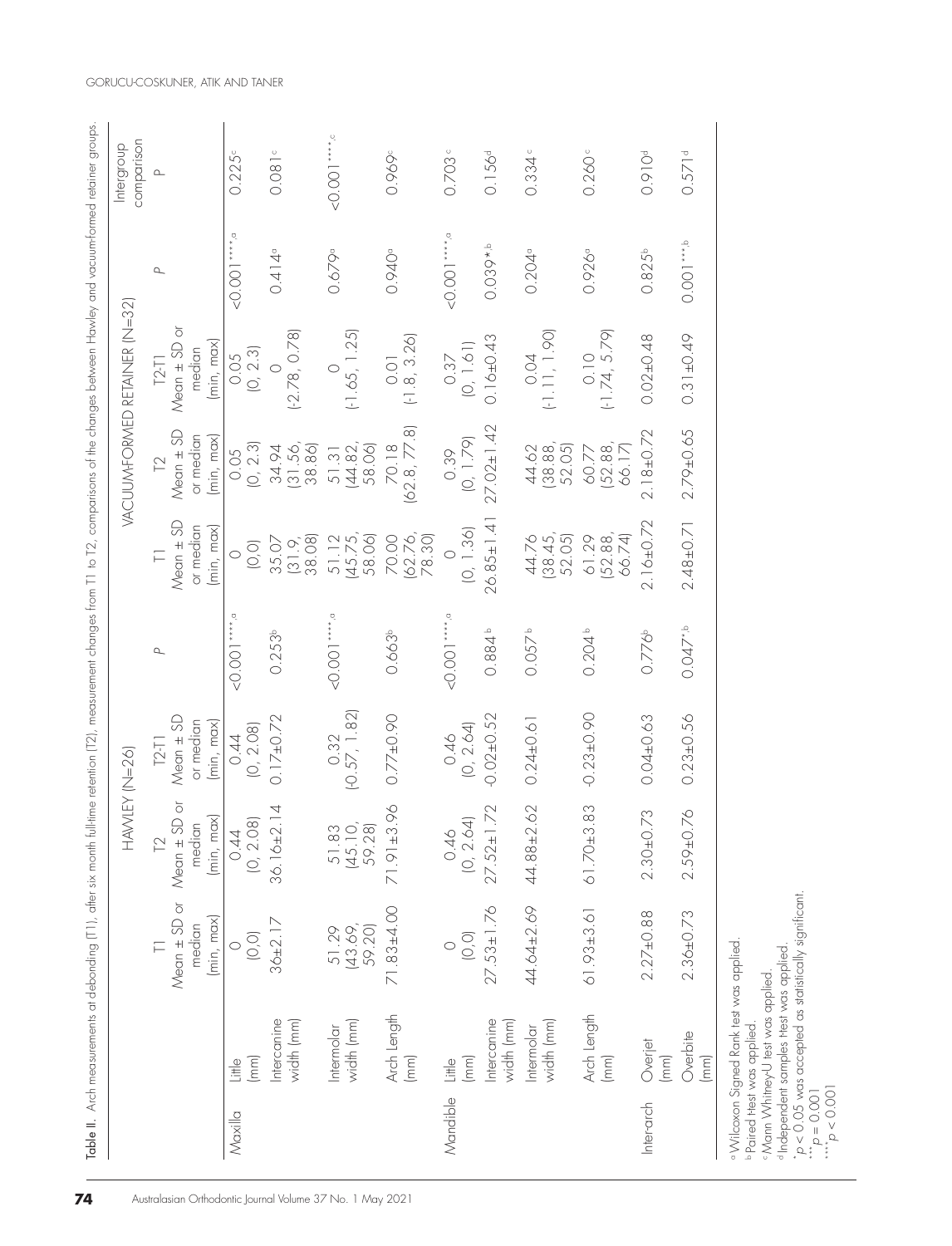the aid of the strict inclusion criteria, it was aimed to create study groups with comparable characteristics, and to minimalise confounding factors.

Except for maxillary intermolar width stability associated with the six-month changes, the first null hypothesis was accepted. The intermolar width changes of the maxillary arch showed significant differences between the Hawley and VFR retainers. However, a difference of 0.32 mm in intermolar width may not be considered clinically significant. Except for this result, no significant differences were found related to other changes during the first six months of the retention period. Little's irregularity scores increased significantly in both the Hawley and VFR groups, but the changes were not significantly different between the groups. Rowland et al.<sup>4</sup> assessed the effectiveness of Hawley and VFRs for six months and found greater increases in Little's irregularity scores in the Hawley retainer group. The difference in the results may arise from different wear regimens, as the present study encouraged full-time wear for six months whereas in the study by Rowland et al. 4 Hawley retainers were worn for three months full-time, three months half-time, and the VFRs were worn one week full-time and then half-time. Barlin et al.<sup>21</sup> compared the effectiveness of full-time wear of Hawley and VFRs, and found no significant differences between arch widths, arch length or Little's irregularity scores, in support of the present findings. According to the results of the present study, after six months of a fulltime wear protocol, either a Hawley retainer or VFRs may be chosen for clinical effectiveness.

In a consideration of the 12-month changes, the null hypothesis was partially rejected, as the changes in maxillary intercanine width showed a statistically significant difference between night-only Hawley and full-time VFR usage from the sixth to 12th month. The difference likely originated from a slight decrease in the Hawley group and a slight increase in the VFR group. This finding is in contrast to those of a systematic review,<sup>3</sup> which indicated that no difference existed to distinguish the value of Hawley retainers and VFRs with respect to changes in intercanine and intermolar widths after orthodontic retention. Nevertheless, it is recommended that additional high quality, randomised, controlled trials concerning these retainers are necessary to determine which retainer is better. The conflicting results between the studies may arise from different wear protocols. As an

intercanine width decrease is one factor that affects relapse in anterior irregularity, better retention in the VFR group could be considered as an advantage when deciding between the removable retainers.

Little's irregularity scores showed statistically significant increases in all groups from debonding to 12 months; however, from the sixth to the 12th month, the significant increases were only present in the night-only wear protocol groups for both retainers, in both arches. From the sixth to the 12th month, the mean changes in Little's irregularity scores were in a non-significant decreasing pattern, from night-only wear of Hawley, night only wear of VFR, full-time wear of Hawley and full-time wear of VFR in both arches. The highest mean irregularity increase was in night-only wear of a Hawley retainer, with  $0.80 \pm 0.58$  mm, and the least was in full-time wear of VFR, with a  $0.27 \pm 0.37$  mm change in the mandible. However, the Little's irregularity score changes did not reveal a statistically significant difference between the groups. Ramazanzadeh et al.<sup>5</sup> compared Hawley and VFRs and different retention protocols. The retention protocols were four months full-time followed by four months night-time Hawley wear, four months fulltime followed by four months night-time VFR wear, and one-week full-time followed by night-only VFR wear. It was concluded that VFRs were more effective than Hawley retainers for stable incisor alignment, after eight months of wear.

Although some intragroup changes were observed related to intermolar width, arch length and overjet during the retention period, no significant differences were observed between the groups. These findings were in accordance with the findings of Barlin et al.<sup>21</sup> and Demir et al.<sup>22</sup> When taking the results of the present study into consideration, it may be noted that six months full-time followed by six months part-time wear of Hawley retainers or VFRs can be retention alternatives rather than 12 months full-time wear. However, if better retention is needed, especially in the maxillary anterior region, 12 months full-time wear of VFRs may be encouraged, if retention is only provided by removable appliances.

#### *Limitations*

The allocation of the retainers to the groups was based on a consecutive basis rather than a clinical decision. This can be considered as a limitation of the study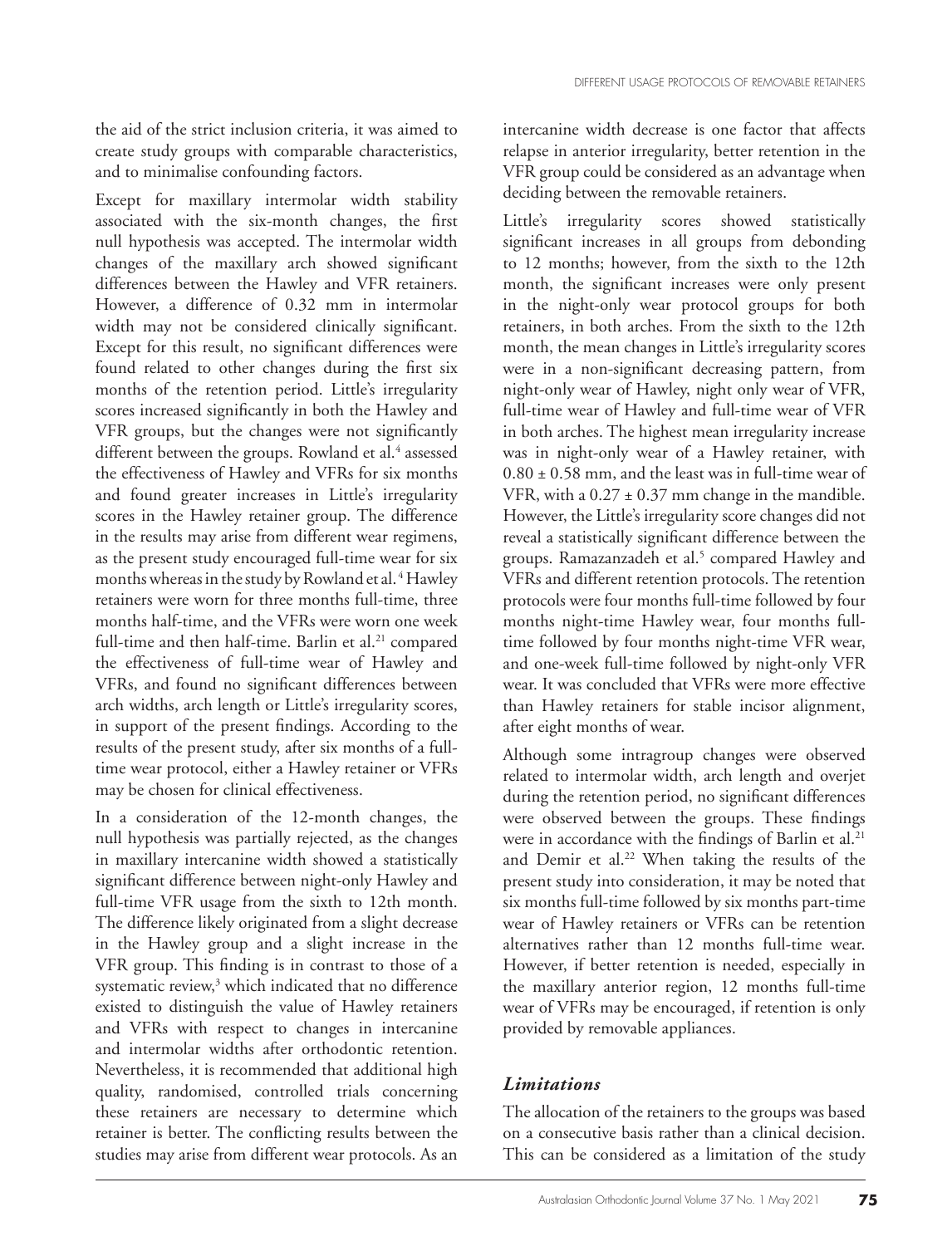|                                    |                                                                                                                                                                                                                                                                                                                                                                                                                                                                           |                    | Maxilla                                |                          |                               |                                        | Mandible                              |                          |                      | Inter-arch                |                                       |
|------------------------------------|---------------------------------------------------------------------------------------------------------------------------------------------------------------------------------------------------------------------------------------------------------------------------------------------------------------------------------------------------------------------------------------------------------------------------------------------------------------------------|--------------------|----------------------------------------|--------------------------|-------------------------------|----------------------------------------|---------------------------------------|--------------------------|----------------------|---------------------------|---------------------------------------|
|                                    |                                                                                                                                                                                                                                                                                                                                                                                                                                                                           | (mm)<br>iitle      | ntercanine<br>width (mm)               | width (mm)<br>Intermolar | Arch length<br>$\binom{m}{k}$ | $\frac{\omega}{\pm}$<br>$\binom{m}{k}$ | Intercanine<br>width (mm)             | width (mm)<br>Intermolar | Arch Length<br>(mm)  | Overjet<br>$\binom{m}{k}$ | Overbite<br>$\binom{m}{k}$            |
|                                    |                                                                                                                                                                                                                                                                                                                                                                                                                                                                           | $(mecn \pm SD)$    | $(m$ ean $\pm$ SD                      | $(mear \pm SD)$          | $(mean \pm SD)$               | $(mean \pm SD)$                        | $mean \pm SD$                         | $(mear \pm SD)$          | $(m$ ean $\pm$ SD)   | $(mecn \pm SD)$           | $(mear \pm SD)$                       |
| Group 1<br> N=12                   | T3-T2                                                                                                                                                                                                                                                                                                                                                                                                                                                                     | $0.30 + 0.27$      | $0.03 + 0.30$                          | $0.01 + 0.18$            | $0.03 + 0.43$                 | $0.31 \pm 0.45$                        | $0.05 + 0.20$                         | $0.04 \pm 0.1$           | $0.17 \pm 0.84$      | $-0.18 + 0.49$            | $0.02 \pm 0.41$                       |
|                                    |                                                                                                                                                                                                                                                                                                                                                                                                                                                                           | $0.172^{\circ}$    | $1.000$ <sup>o</sup>                   | $1.000$ <sup>o</sup>     | $1.000$ <sup>o</sup>          | $0.212$ <sup>a</sup>                   | $1.000^\circ$                         | $1.000^\circ$            | $1.000^\circ$        | 0.482°                    | $1.000^\circ$                         |
|                                    | $\begin{array}{c} \n \overline{13} \overline{11} \\ \overline{13} \overline{11} \\ \overline{12} \overline{11} \\ \overline{12} \overline{11} \\ \overline{12} \overline{11} \\ \overline{12} \overline{11} \\ \overline{12} \overline{11} \\ \overline{12} \overline{11} \\ \overline{12} \overline{11} \\ \overline{12} \overline{11} \\ \overline{12} \overline{11} \\ \overline{12} \overline{11} \\ \overline{12} \overline{11} \\ \overline{12} \overline{11} \\ \$ | $1.02 \pm 0.84$    | $0.91 + 0.64$                          | $0.71 \pm 0.61$          | $0.15 \pm 0.69$               | I.10±0.92                              | $-0.14 \pm 0.5$                       | $0.45 \pm 0.58$          | $-0.18 + 0.95$       | $0.08 + 0.63$             | $0.35 \pm 0.47$                       |
|                                    |                                                                                                                                                                                                                                                                                                                                                                                                                                                                           | 0.0000             | 1.000°                                 | $0.001***$               | $1.000$ <sup>o</sup>          | $0.001***$                             | $1.000^{\circ}$                       | $0.347$ <sup>a</sup>     | $1.000^\circ$        | $1.000^{\circ}$           | $0.121$ <sup><math>\circ</math></sup> |
| Group 2<br>(N=12)                  | T3-T2                                                                                                                                                                                                                                                                                                                                                                                                                                                                     | $0.41 \pm 0.43$    | $-0.38 + 0.58$                         | $0.03 + 0.46$            | $-0.12 \pm 0.5$               | $0.80 + 0.58$                          | $0.08 + 0.3$                          | 0.08±0.40                | $0.25 + 0.62$        | $0.10 + 0.42$             | $0.14 \pm 0.39$                       |
|                                    |                                                                                                                                                                                                                                                                                                                                                                                                                                                                           | $0.028$ *,a        | 0.178                                  | $1.000$ <sup>o</sup>     | $1.000$ <sup>o</sup>          | 0.0000                                 | 1.000                                 | $1.000$ <sup>o</sup>     | 0.890                | $1.000$ <sup>a</sup>      | 0.884                                 |
|                                    | $T3-T1$                                                                                                                                                                                                                                                                                                                                                                                                                                                                   | $0.81 \pm 0.76$    | $-0.17 \pm 0.84$                       | $0.25 \pm 0.73$          | $0.11 \pm 1.05$               | $1.17 + 0.79$                          | $-0.11 + 0.61$                        | 0.020.79                 | $0.30 + 0.82$        | $0.36 + 0.90$             | $0.23 \pm 0.58$                       |
|                                    |                                                                                                                                                                                                                                                                                                                                                                                                                                                                           | $0.001***$         | $1.000^{\circ}$                        | 0.569°                   | $1.000$ <sup>o</sup>          | $0.001***$                             | $1.000^{\circ}$                       | $1.000^\circ$            | $1.000$ <sup>a</sup> | 0.213                     | $0.557$ <sup>a</sup>                  |
| Group 3<br>(N=13)                  | T3-T2                                                                                                                                                                                                                                                                                                                                                                                                                                                                     | $0.23 \pm 0.66$    | 0.39±0.94                              | $0.51 \pm 1.00$          | $0.44 \pm 0.88$               | $0.27 \pm 0.37$                        | $-0.17 \pm 0.59$                      | 0.46±0.95                | $0.11 + 0.95$        | $0.30 + 0.54$             | $0.24 + 0.50$                         |
|                                    |                                                                                                                                                                                                                                                                                                                                                                                                                                                                           | $0.371$ $\circ$    | $0.134$ <sup><math>\circ</math></sup>  | $O. O 10**$              | $0.024^{*}$                   | 0.287°                                 | 0.409                                 | $0.027$ *, $\alpha$      | $1.000^\circ$        | $0.048^{*}$               | $0.172$ <sup>a</sup>                  |
|                                    | $T3-T1$                                                                                                                                                                                                                                                                                                                                                                                                                                                                   | $0.62 \pm 0.55$    | $0.21 + 0.60$                          | $0.36 \pm 0.7$           | $0.44 \pm 1.69$               | $0.91 \pm 0.66$                        | $0.19 + 0.76$                         | $0.82 \pm 1.42$          | $0.60 + 2.45$        | $-0.32 + 0.53$            | $0.15 \pm 0.60$                       |
|                                    |                                                                                                                                                                                                                                                                                                                                                                                                                                                                           | $0.010***$ o       | $0.919$ <sup>a</sup>                   | 0.165                    | 0.579                         | $0.001***$                             | $0.805$ <sup><math>\circ</math></sup> | $0.011$ *.               | 0.519°               | 0.289                     | $1.000^\circ$                         |
| Group 4<br>$(N=15)$                | T3-T2                                                                                                                                                                                                                                                                                                                                                                                                                                                                     | $0.34 \pm 0.62$    | $0.36 + 0.7$                           | $0.14 \pm 0.42$          | $0.00 + 0.37$                 | 0.59±0.77                              | $0.06 + 0.42$                         | $0.34 \pm 0.62$          | $0.05 + 0.83$        | $0.12 + 0.29$             | O.O4±0.45                             |
|                                    |                                                                                                                                                                                                                                                                                                                                                                                                                                                                           | $0.048**$          | $1.000^\circ$                          | $1.000$ <sup>a</sup>     | $1.000$ <sup>o</sup>          | $0.001***$                             | $1.000^{\circ}$                       | $0.120$ <sup>a</sup>     | $1.000$ <sup>o</sup> | 0.936                     | $1.000^\circ$                         |
|                                    | $T3-T1$                                                                                                                                                                                                                                                                                                                                                                                                                                                                   | $0.76 + 0.73$      | $-0.03 + 0.80$                         | $0.18 \pm 0.55$          | $0.20 + 1.09$                 | 1.10±0.91                              | $0.07 + 0.50$                         | $0.25 \pm 0.86$          | $0.25 \pm 1.38$      | 0.19±0.59                 | $0.22 \pm 0.64$                       |
|                                    |                                                                                                                                                                                                                                                                                                                                                                                                                                                                           | $0.001***$         | $1.000^\circ$                          | 0.890°                   | $1.000$ <sup>o</sup>          | 0.000                                  | $1.000^\circ$                         | $0.945$ <sup>o</sup>     | $1.000^\circ$        | 0.852                     | 0.453°                                |
| comparison<br>ntergroup<br>pvalue) | T3-T2                                                                                                                                                                                                                                                                                                                                                                                                                                                                     | $0.897^{\circ}$    | $(2-3;$<br>p=0.008**)<br>$0.016^{*,b}$ | $0.286^{b}$              | 0.306 <sup>d</sup>            | 0.119 <sup>b</sup>                     | 0.651 b                               | 0.298 <sup>b</sup>       | 47670                | 0.092                     | 0.206                                 |
|                                    | $T3-T1$                                                                                                                                                                                                                                                                                                                                                                                                                                                                   | 0.604 <sup>c</sup> | 0.599                                  | 0.196c                   | 0.399 b                       | 0.875c                                 | 0.481                                 | 0.575b                   | $0.727$ <sup>b</sup> | $0.076$ <sup>b</sup>      | 0.527 <sup>b</sup>                    |
|                                    |                                                                                                                                                                                                                                                                                                                                                                                                                                                                           |                    |                                        |                          |                               |                                        |                                       |                          |                      |                           |                                       |

a Repeated measure ANOVA with one fixed factor was used to detect significant differences. Bonferroni adjustment was done for multiple comparisons. ®Repeated measure ANOVA with one fixed factor was used to detect significant differences. Bonferroni adjustment was done for multiple comparisons. bKruskal Wallis test was applied. Dunn's correction was performed for subgroup analysis, when significant difference was found.

b Kruskal Wallis test was applied. Dunn's correction was performed for subgroup analysis, when significant difference was found.

c One-way ANOVA was used to detect significant differences, with Bonferroni correction. · One-way ANOVA was used to detect significant differences, with Bonferroni correction.

d Welch heteroscedastic F-test was applied.

*p* < 0.05 was accepted statistically significant.

*p* = 0.01<br> **p** = 0.01<br> **p** = 0.01<br> **p** = 0.001<br> **p** < 0.05 w

*p* < 0.001

Table III. Intragroup and intergroup arch measurement changes occurred from debonding (T1) to 12th month (T3), and from sixth (T2) to 12th month (T3 of retention, and their significances.

Table III. Introgroup and intergroup arch measurement changes occurred from debonding (T1) to 12th month (T2) to 12th month (T3) of retention, and their significances.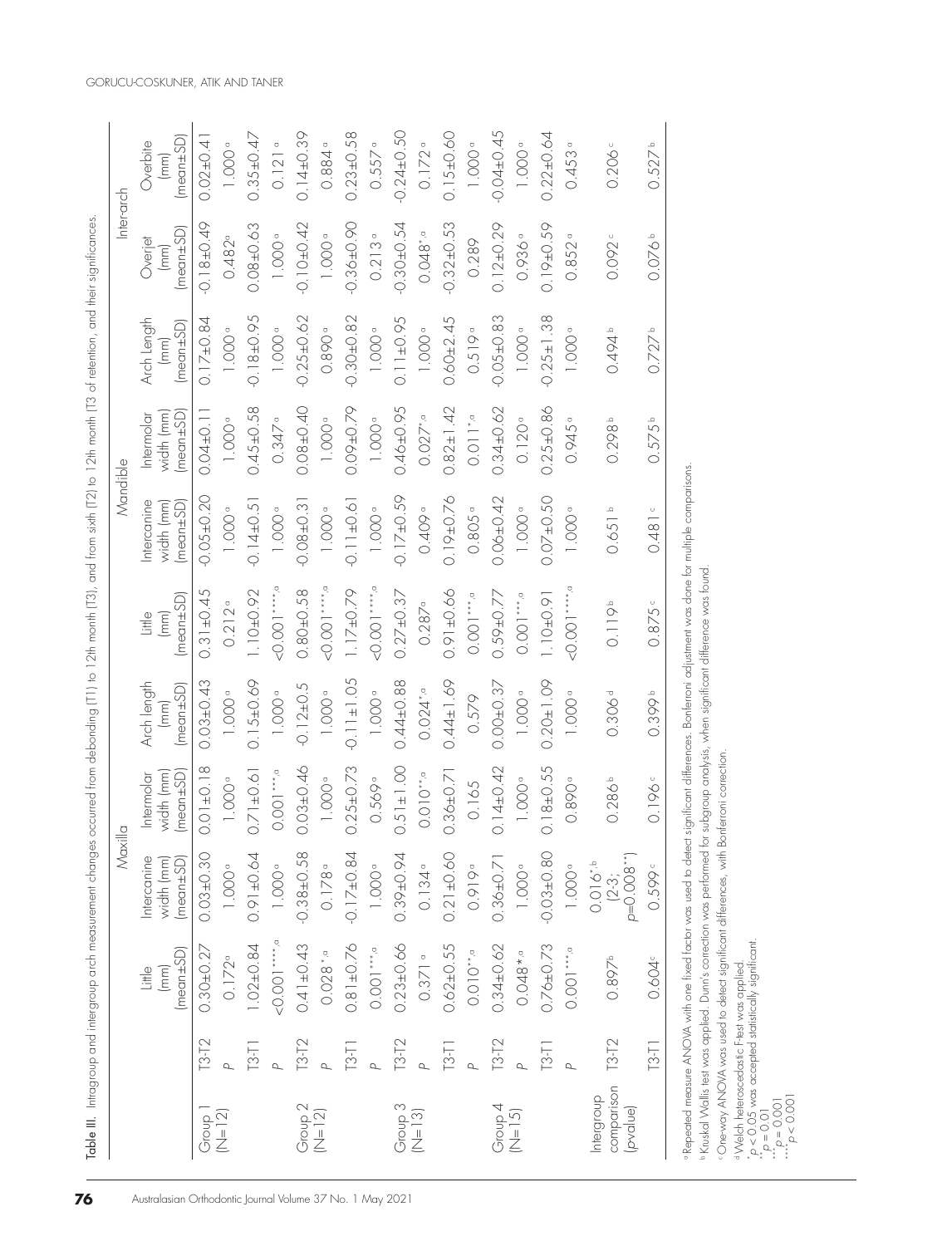because of the possibility of introduced bias.

Because of the nature of the study, it was not possible to blind the orthodontists and the patients to the treatment allocations. However, as all the models were coded the orthodontist who performed the measurements was blinded, and unable to identify the treatment groups.

The minimum sample size was not achieved because of the drop-outs. However, the sample size calculation was done to detect a 0.25 mm difference between two groups, and this level of difference might not be clinically significant. In addition, as the sample size calculation was based on the primary outcome, and the secondary outcome measure pooled two groups (Group 1 and 2 formed Hawley group, and Group 3 and 4 formed vacuum-formed retainer group), the study was overpowered when comparing the sixmonth results.

As it was aimed to compare the effectiveness of different wear protocols of two different removable appliances, the results were possibly affected by patient compliance. Additional studies might be conducted with adjunctive sensors to document the real wear time of removable retainers.

#### **Conclusions**

- 1. There was no statistically significant difference between full-time wear of Hawley retainers and VFRs after fixed appliance debonding until the sixth month, with regard to Little's irregularity index, intercanine and intermolar widths, arch length, overjet and overbite.
- 2. Considering intercanine widths, using full-time VFR provides better stability than using nightonly Hawley retainers from the sixth to the 12th month of retention in the maxillary arch. Therefore, if better intercanine width retention is needed, full-time usage of VFRs for 12 months is recommended.
- 3. Considering the irregularity scores, intermolar width, arch length, overjet and overbite, no statistically significant difference was found between 12 months full-time and six months full-time followed by six months night-only wear protocols between a Hawley retainer and VFRs.

#### **Corresponding author**

Dr. Hande Gorucu-Coskuner Department of Orthodontics Faculty of Dentistry Hacettepe University Sıhhıye, 6100 Ankara / Turkey

Email: hande.gorucu@hotmail.com

#### **References**

- 1. Littlewood SJ, Millett DT, Doubleday B, Bearn DR, Worthington HV. Retention procedures for stabilising tooth position after treatment with orthodontic braces. Cochrane Database Syst Rev 2016;CD002283.
- 2. Littlewood SJ, Kandasamy S, Huang G. Retention and relapse in clinical practice. Aust Dent J 2017;62:51-7.
- 3. Mai W, He J, Meng H, Jiang Y, Huang C, Li M et al. Comparison of vacuum-formed and Hawley retainers: a systematic review. Am J Orthod Dentofacial Orthop 2014;145:720-7.
- 4. Rowland H, Hichens L, Williams A, Hills D, Killingback N, Ewings P et al. The effectiveness of Hawley and vacuum-formed retainers: a single-center randomized controlled trial. Am J Orthod Dentofacial Orthop 2007;132:730-7.
- 5. Ramazanzadeh B, Ahrari F, Hosseini ZS. The retention characteristics of Hawley and vacuum-formed retainers with different retention protocols. J Clin Exp Dent 2018;10:e224-31.
- 6. Saleh M, Hajeer MY, Muessig D. Acceptability comparison between Hawley retainers and vacuum-formed retainers in orthodontic adult patients: a single-centre, randomized controlled trial. Eur J Orthod 2017;39:453-61.
- 7. Atik E, Esen Aydinli F, Kulak Kayikçi ME, Ciger S. Comparing the effects of Essix and Hawley retainers on the acoustics of speech. Eur J Orthod 2017;39:440-5.
- 8. Sauget E, Covell Jr DA, Boero RP, Lieber WS. Comparison of occlusal contacts with use of Hawley and clear overlay retainers. Angle Orthod 1997;67:223-30.
- 9. Sun J, Yu YC, Liu MY, Chen L, Li HW, Zhang L et al. Survival time comparison between Hawley and clear overlay retainers: a randomized trial. J Dent Res 2011;90:1197-201.
- 10. Kacer KA, Valiathan M, Narendran S, Hans MG. Retainer wear and compliance in the first 2 years after active orthodontic treatment. Am J Orthod Dentofacial Orthop 2010;138:592-8.
- 11. Joondeph DR, Huang G, Little R. Stability, Retention, and Relapse. In: Graber LW, Vanarsdall RL, Vig KW, Huang GJ, eds. Orthodontics: Current Principles and Techniques. St. Louis, Missouri: Elsevier, 2017;981-97.
- 12. Proffit WR, Fields HW, Larson BE, Sarver DM. Contemporary Orthodontics. St. Louis, Missouri: Elsevier, 2013;606-20.
- 13. Jäderberg S, Feldmann I, Engström C. Removable thermoplastic appliances as orthodontic retainers--a prospective study of different wear regimens. Eur J Orthod 2012;34:475-9.
- 14. Shawesh M, Bhatti B, Usmani T, Mandall N. Hawley retainers fullor part-time? A randomized clinical trial. Eur J Orthod 2010;32:165- 70.
- 15. Kumar AG, Bansal A. Effectiveness and acceptability of Essix and Begg retainers: a prospective study. Aust Orthod J 2011;27:52-6.
- 16. Destang DL, Kerr WJ. Maxillary retention: is longer better? Eur J Orthod 2003;25:65-9.
- 17. Little RM. The irregularity index: a quantitative score of mandibular anterior alignment. Am J Orthod 1975;68:554-63.